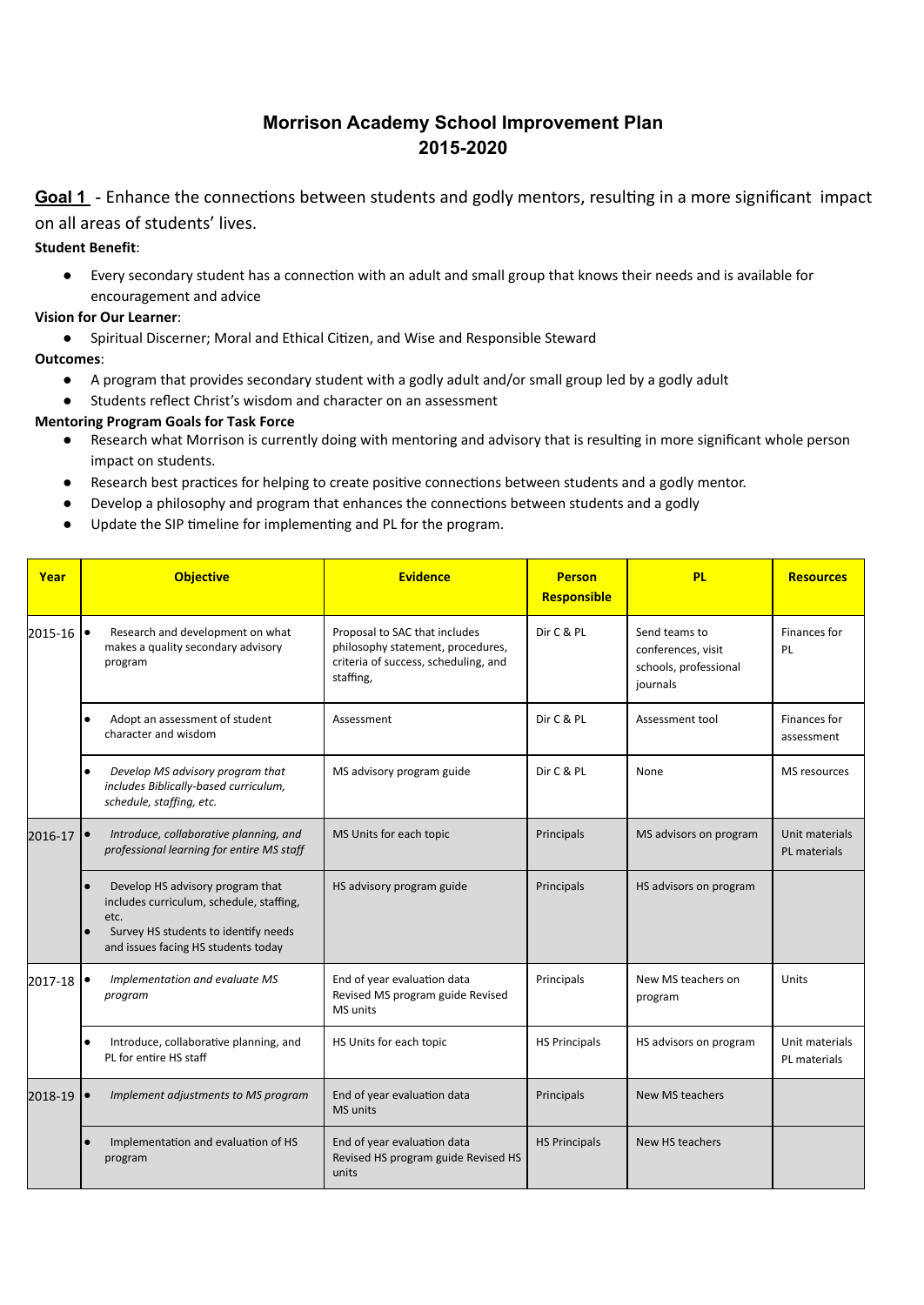| 2019-20 | Implement adjustments to MS and HS<br>program | End of year evaluation data<br>MS and HS units | EMS and HS<br>Principals        |      |  |
|---------|-----------------------------------------------|------------------------------------------------|---------------------------------|------|--|
| 2020-21 | Annual evaluation of program success          | Survey data results                            | School<br>Improvement<br>Coord. | None |  |

Goal 2 - Create a climate of innovation that embeds service and experiential learning into the curriculum, resulting in enhanced learning experiences that address the personalized learning interests and aptitudes of the whole child.

#### Student Benefit:

● Through broad experiences in an enhance curriculum every secondary student has the opportunity to idenĕfy and explore their passions and gifting across the curriculum

## Vision for Our Learner:

● Life-Long Learner, Critical and Creative Thinker, and Effective Communicator

## Outcomes:

- Students engage in innovative teams using technology.
- Students engage in experienĕal learning, service learning, and internships.
- Seniors articulate their passions and gifting.
- Integrate experienĕal learning, service learning, and technology into curriculum units.
- Comprehensive capstone projects for students in eighth and twelfth grade.

#### Personalized Learning Goals for Task Force

- Research what Morrison is currently doing with service, experiential learning, and technology integration that addresses the personalized learning interests and aptitudes of the whole child.
- Research best practices in how to create a climate of innovation that embeds service, experiential learning, and technology integration into the curriculum that addresses the personalized learning interests and aptitudes of the whole child.
- Develop a philosophy and program that creates a climate of innovation that embeds service, experiential learning, and technology integration into the curriculum that addresses the personalized learning interests and aptitudes of the whole child.
- Update the SIP timeline for implementing and PL for the program.

| Year    | <b>Objective</b>                                                                             | <b>Evidence</b>                                                                                                                                           | <b>Person</b><br>Responsible            | <b>PL</b>                                                             | <b>Resources</b>                                             |
|---------|----------------------------------------------------------------------------------------------|-----------------------------------------------------------------------------------------------------------------------------------------------------------|-----------------------------------------|-----------------------------------------------------------------------|--------------------------------------------------------------|
| 2015-16 | Research and development on<br>what makes a quality<br>experiential curriculum               | Proposal to SAC that includes<br>philosophy statement,<br>procedures, criteria of success,<br>scheduling, staffing, list of<br>partner organizations, FTE | Dir C & PL                              | Send teams to<br>conferences, visit schools,<br>professional journals | Finances for PL<br>Teams of teachers                         |
|         | Develop comprehensive teams of<br>innovation system                                          | Program guide for teams of<br>innovation                                                                                                                  | Dir C & PL                              | None                                                                  | Finances for task<br>force stipends                          |
| 2016-17 | Introduce, collaborative<br>planning, and professional<br>learning                           | List of units with common<br>experiences                                                                                                                  | Experiential<br>Learning<br>Coordinator | <b>Experiential learning</b><br>basics                                | New part time FTE                                            |
|         | Identify and support teams that<br>design innovative<br>unit/courses/learning<br>experiences | Grant proposals, pictures,<br>reflections                                                                                                                 | Principals                              | <b>None</b>                                                           | \$10,000 USD<br><b>Instructional Grants</b><br>of Innovation |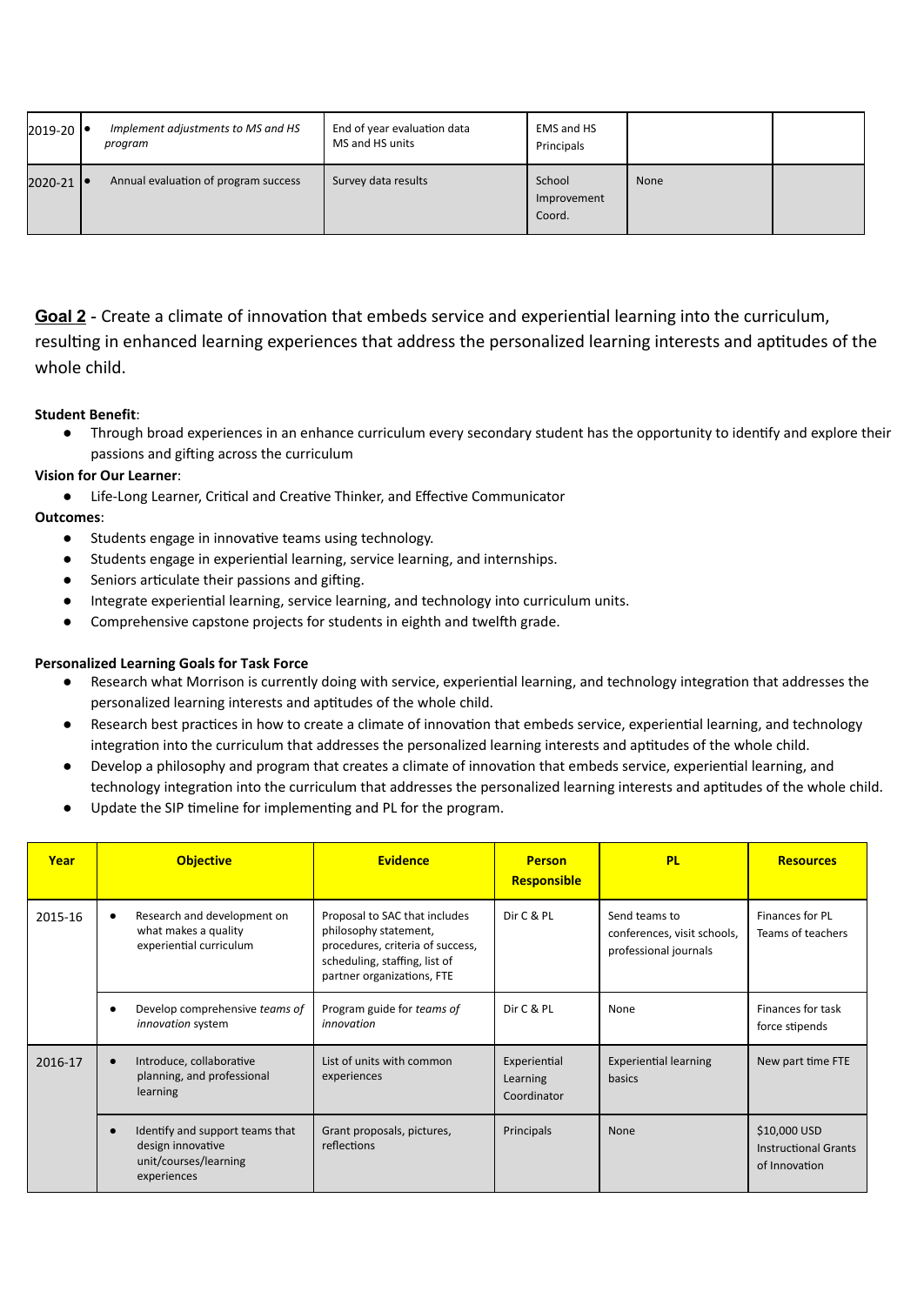| 2017-18 | Implement and evaluate<br>common experiential activities<br>within MS and HS units | Evaluative data                      | Principals |                                                                       |                                      |
|---------|------------------------------------------------------------------------------------|--------------------------------------|------------|-----------------------------------------------------------------------|--------------------------------------|
| 2018-19 | Research and development on<br>what makes a quality capstone<br>project            | Proposal to SAC                      | Dir C & PL | Send teams to<br>conferences, visit schools,<br>professional journals | Finances for PL<br>Teams of teachers |
|         | Explore internships for Seniors -<br>connected with Senior Bible<br>course         | <b>Executive Summary</b>             | Dir C & PL |                                                                       |                                      |
| 2019-20 | Create common capstone project<br>for $8^{th}$ and $12^{th}$                       | Capstone project handbook            |            |                                                                       |                                      |
| 2020-21 | Continue developing capstone<br>projects<br>Share with stakeholders                | Revised capstone project<br>handbook | Principals | Updates shared with<br>teachers, students, &<br>parents               |                                      |

Goal 3 - Strengthen a standards-based approach to learning that includes assessment, recording and reporting practices that inform and support student learning.

#### Student Benefit:

● Students are aware of their learning progress and make appropriate adjustments

#### Vision for Our Learner:

● Life-Long Learner; Critical and Creative Thinker; Effective Communicator

#### Outcomes:

- Students regularly access PowerSchool.
- Students and teachers report adjustments in their learning and instruction.
- $\bullet$  Increase student and parent satisfaction
- A complete recording and reporting system.

#### No Task Force This Year

● Director of Curriculum and Professional Learning will do extensive research and plan for the 2016-17 task force.

| Year               |   | <b>Objective</b>                                                                                         | <b>Evidence</b>                                                                                                                                                                                                                                                 | <b>Person</b><br><b>Responsible</b> | <b>PL</b>                                                                | <b>Resources</b>                     |
|--------------------|---|----------------------------------------------------------------------------------------------------------|-----------------------------------------------------------------------------------------------------------------------------------------------------------------------------------------------------------------------------------------------------------------|-------------------------------------|--------------------------------------------------------------------------|--------------------------------------|
| 2015-16<br>2016-17 | ٠ | Research and development on<br>effective standards-based<br>reporting and recording practices            | Proposal to SAC that includes<br>philosophy statement,<br>procedures (purposes, zeroes,<br>late work, redo work, extra<br>credit, define grading & scoring<br>processes, averaging, grading<br>symbols, recording what, report<br>cards, progress report, etc.) | Dir C & PL                          | Send teams to<br>conferences, visit<br>schools, professional<br>journals | Finances for PL<br>Teams of teachers |
|                    | ٠ | Survey staff on how they<br>implement current Morrison<br>reporting and recording of<br>student learning | Survey data                                                                                                                                                                                                                                                     | Dir C & PL                          | None                                                                     | Survey Monkey                        |
| 2017-18            |   | Develop a comprehensive and<br>clear 3 year implementation and<br>professional learning plan             | Implementation and<br>professional learning proposal<br>to SAC                                                                                                                                                                                                  | Dir C & PL                          | MA reporting and<br>recording                                            | Task force                           |